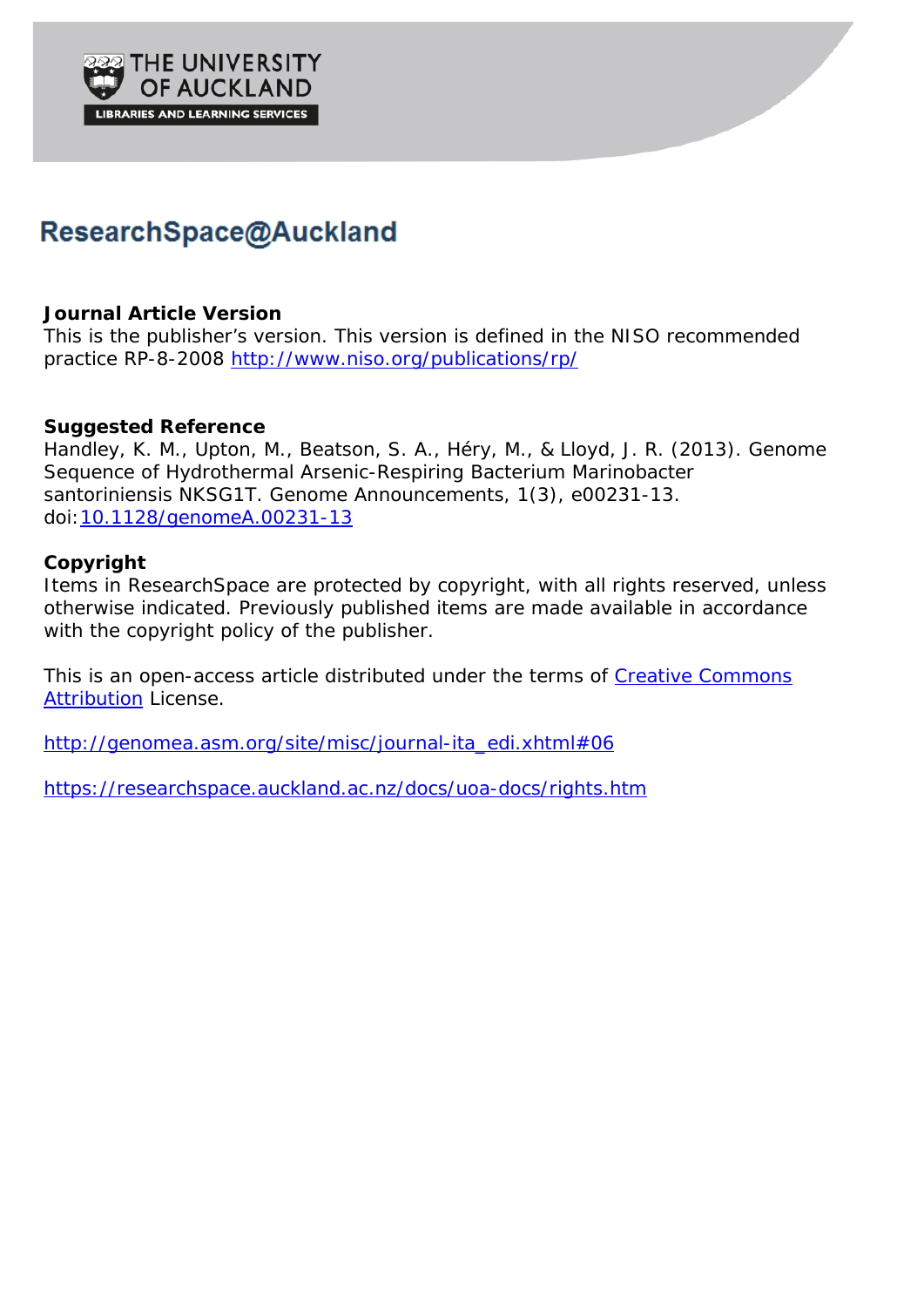

## **Genome Sequence of Hydrothermal Arsenic-Respiring Bacterium** *Marinobacter santoriniensis* **NKSG1<sup>T</sup>**

### **Kim M. Handley, a\* Mathew Upton, <sup>b</sup> Scott A. Beatson, <sup>c</sup> Marina Héry, a\* Jonathan R. Lloyda**

Williamson Research Centre for Molecular Environmental Science and the School of Earth, Atmospheric and Environmental Sciences, the University of Manchester, Manchester, United Kingdom<sup>a</sup>; Microbiology and Virology Unit, Institute of Inflammation and Repair, the University of Manchester, Manchester, United Kingdom<sup>b</sup>; School of Chemistry and Molecular Biosciences, the University of Queensland, Brisbane, Queensland, Australiac

\* Present address: Kim M. Handley, Computation Institute, the University of Chicago, Chicago, Illinois, USA; Marina Héry, HydroSciences, CNRS-IRD-Universités, Montpellier, France.

*Marinobacter santoriniensis* **NKSG1<sup>T</sup> originates from metalliferous marine sediment. It can respire and redox cycle arsenic species and perform mixotrophic, nitrate-dependent Fe(II) oxidation. The genome sequence, reported here, will help further elucidate the genetic mechanisms underlying these and other potential biogeochemically relevant functions, such as arsenic and mercury resistance and hydrocarbon degradation.**

**Received** 27 March 2013 **Accepted** 1 April 2013 **Published** 9 May 2013

**Citation** Handley KM, Upton M, Beatson SA, Héry M, Lloyd JR. 2013. Genome sequence of hydrothermal arsenic-respiring bacterium *Marinobacter santoriniensis* NKSG1T. Genome Announc. 1(3):e00231-13. doi:10.1128/genomeA.00231-13.

**Copyright** © 2013 Handley et al. This is an open-access article distributed under the terms of the [Creative Commons Attribution 3.0 Unported license.](http://creativecommons.org/licenses/by/3.0/)

Address correspondence to Kim M. Handley, kmhandley@uchicago.edu, or Jonathan R. Lloyd, jon.lloyd@manchester.ac.uk.

**M***arinobacter santoriniensis* NKSG1<sup>T</sup> was isolated from temperate shallow marine hydrothermal sediment at Santorini, Greece [\(1\)](#page-2-0). The bacterium is facultatively anaerobic and thermotolerant. It respires nitrate while using organic acids (e.g., acetate, lactate, and pyruvate), grows aerobically on simple and complex organic substrates, uses fumarate as electron donor or acceptor, and ferments lactate  $(1)$ . Currently, strain NKSG1<sup>T</sup> is the only *Marinobacter* isolate known to metabolize arsenic species (aerobically-anaerobically) [\(2\)](#page-2-1), and it is among two with a demonstrated ability to oxidize iron  $(1, 3)$  $(1, 3)$  $(1, 3)$ . Its metabolic abilities suggest it is well adapted to exploit the iron- and arsenic-rich environment from which it was cultivated. However, the bacterium lacks the respiratory arsenate reductase, Arr, used by other bacteria [\(2,](#page-2-1) [4\)](#page-2-3). *Marinobacter* comprises a genus of metabolically flexible and ubiquitous marine *Gammaproteobacteria* that colonize diverse habits ranging from polar ice to deep-sea hydrothermal sediments and saline terrestrial environments [\(5\)](#page-2-4). The genus includes species that degrade hydrocarbons and denitrify [\(6\)](#page-2-5) and respire or enzymatically transform metal(loid)s, such as arsenic, iron, and manganese  $(1-3, 7)$  $(1-3, 7)$  $(1-3, 7)$  $(1-3, 7)$  $(1-3, 7)$ ; however, the distribution of these functions across the genus is unclear. Analyses of genome sequences may improve our understanding of this genus and its role in biogeochemical cycling in the marine environment. Currently there are 9 other publically available genomes for characterized *Marinobacter* species and a further 5 for uncharacterized members [\(3,](#page-2-2) [7–](#page-2-6)[9\)](#page-2-7).

Genome sequencing was performed using the Roche 454 GS-FLX sequencer. Sequencing yielded 114,423,329 bp of DNA, 154,989 shotgun reads ~397 bp long, 394,551 mate-pair reads with an average insert length of 3.9 kb, and  $\sim$  28 times genome coverage. Assembly was performed using GS *de novo* assembler version 2.0.00.20 (Roche). The draft assembly comprises a total of 38 contigs  $>$  200 bp long, with an N<sub>50</sub> of 293,792 bp. The chromosome comprises a single 4,063,878 bp scaffold consisting of 28

contigs, with 10 unscaffolded contigs totaling 14,508 bp in length. Open reading frames were identified in all scaffolded contigs, and 3,693 predicted proteins were annotated using NCBI's Prokaryotic Genomes Automatic Annotation Pipeline (PGAAP). The calculated GC content of the draft genome is 58.3%, comparable to the high-pressure liquid chromatography (HPLC)-determined value of 58.1% [\(1\)](#page-2-0).

In culture, strain NKSG1<sup>T</sup> accumulates nitrite with nitrate amendment [\(1\)](#page-2-0). Comparably, the genome contains genes indicative of dissimilatory nitrate reduction (*narIJHGK*) and denitrification from nitric oxide (*norBA* and *nosLYFDZR*), but only assimilatory nitrite reduction (*nirDB*). It possesses arsenite oxidase *aioAB* [\(10\)](#page-2-8) and expresses *aioB*/*aoxB* during mixotrophic arsenite oxidation [\(2\)](#page-2-1). We identified no respiratory arsenate reductase, although the strain performs dissimilatory arsenate reduction [\(2\)](#page-2-1). The genome includes *Escherichia coli*-like *arsC* (closely related to several other *Marinobacter* species), and the related genes *yffB*, *arsH*, and *arc3*, for nonrespiratory arsenate reduction and efflux [\(11](#page-2-9)[,12\)](#page-2-10). It further contains genes suggestive of mercury resistance (*merRTA*) [\(13\)](#page-2-11), propionate fermentation via the methylmalonylcoenzyme A (CoA) pathway [\(14\)](#page-2-12), and hydrocarbon and solvent degradation (e.g., alkane 1-monooxygenase, cyclohexanone monooxygenase, and 2-nitropropane dioxygenase) [\(15](#page-2-13)[–](#page-2-14)[17\)](#page-2-15).

**Nucleotide sequence accession numbers.** The genome sequence has been deposited at DDBJ/EMBL/GenBank under the accession number [APAT00000000.](http://www.ncbi.nlm.nih.gov/nuccore?term=APAT00000000) The version described in this paper is the first version, accession number [APAT01000000.](http://www.ncbi.nlm.nih.gov/nuccore?term=APAT01000000)

#### **ACKNOWLEDGMENTS**

Funding was provided by an EST Marie Curie grant (BIOTRACS), the European Union, and an ORSAS grant (HEFCE).

Sequencing was performed at the University of Liverpool Centre for Genomic Research.